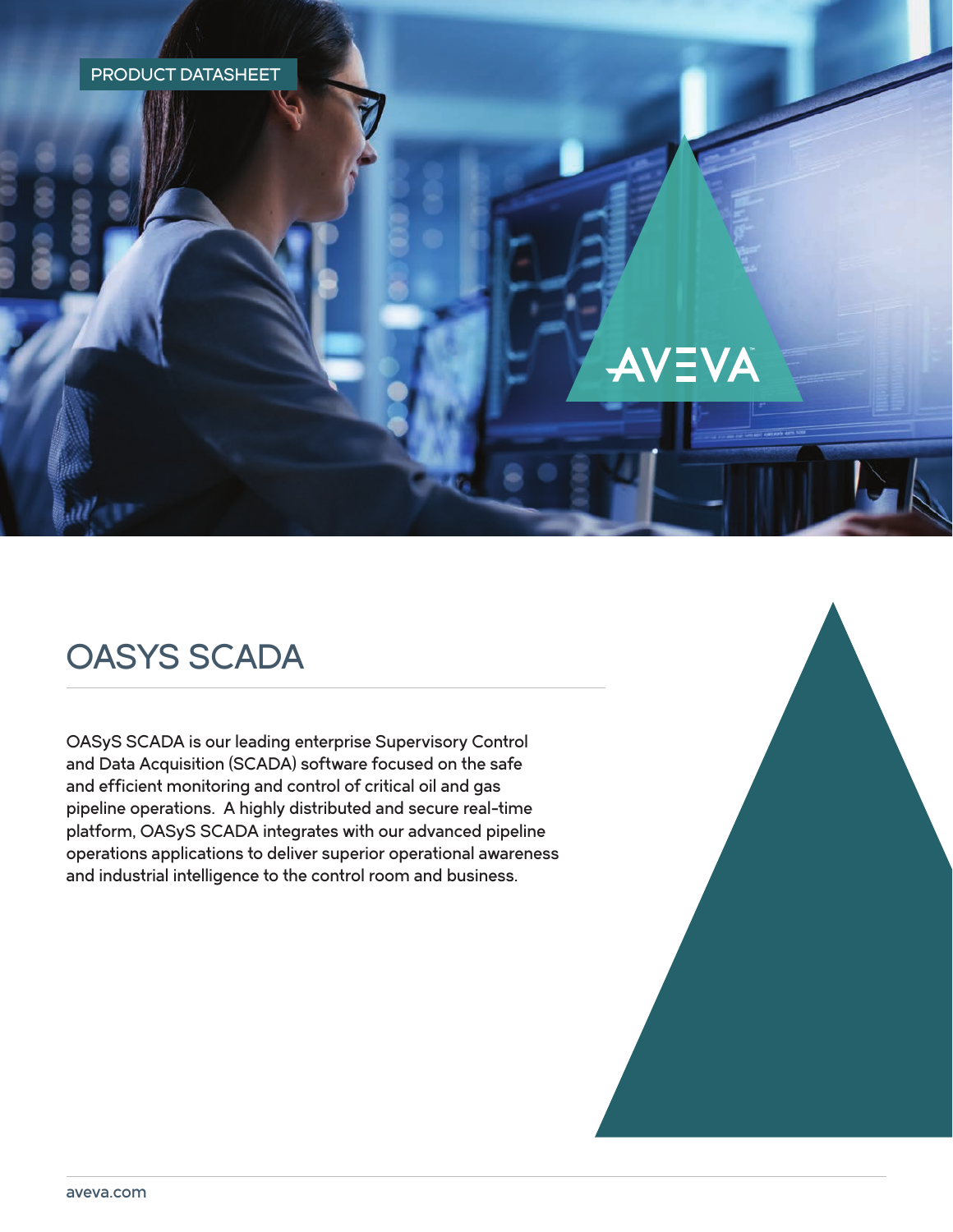## **Overview**

Leveraging decades of experience AVEVA has become a provider of choice for many of the world's most influential Oil and Gas pipeline and Gas distribution operators. Key decision makers have come to know that AVEVA is the first and last place to look for products that solve their business problems. These leaders appreciate that the flexibility of AVEVA products allows them to incorporate their own ideas for a unique, competitive advantage.

OASyS SCADA is a highly distributed real-time platform that makes the most of supervisory control and data acquisition (SCADA) standards. It combines the systems your business already relies on with technological solutions from our many software suites, our trusted partners and industry. You benefit from best-in-class choices all tailored to the unique needs of your business.

### OASyS SCADA

OASyS SCADA is the overarching application and strategy on which the SCADA framework relies. It seamlessly integrates every tool you need under a single umbrella of centralized, standardized hardware and software. Your users experience a uniform, intuitive interface offering vital information — in real time.

As the foundation for your enterprise, OASyS SCADA gives you the flexibility to add, move or delete blocks as needed while maintaining the integrity of the overall implementation. This system design yields a variety of strategic benefits including:

2